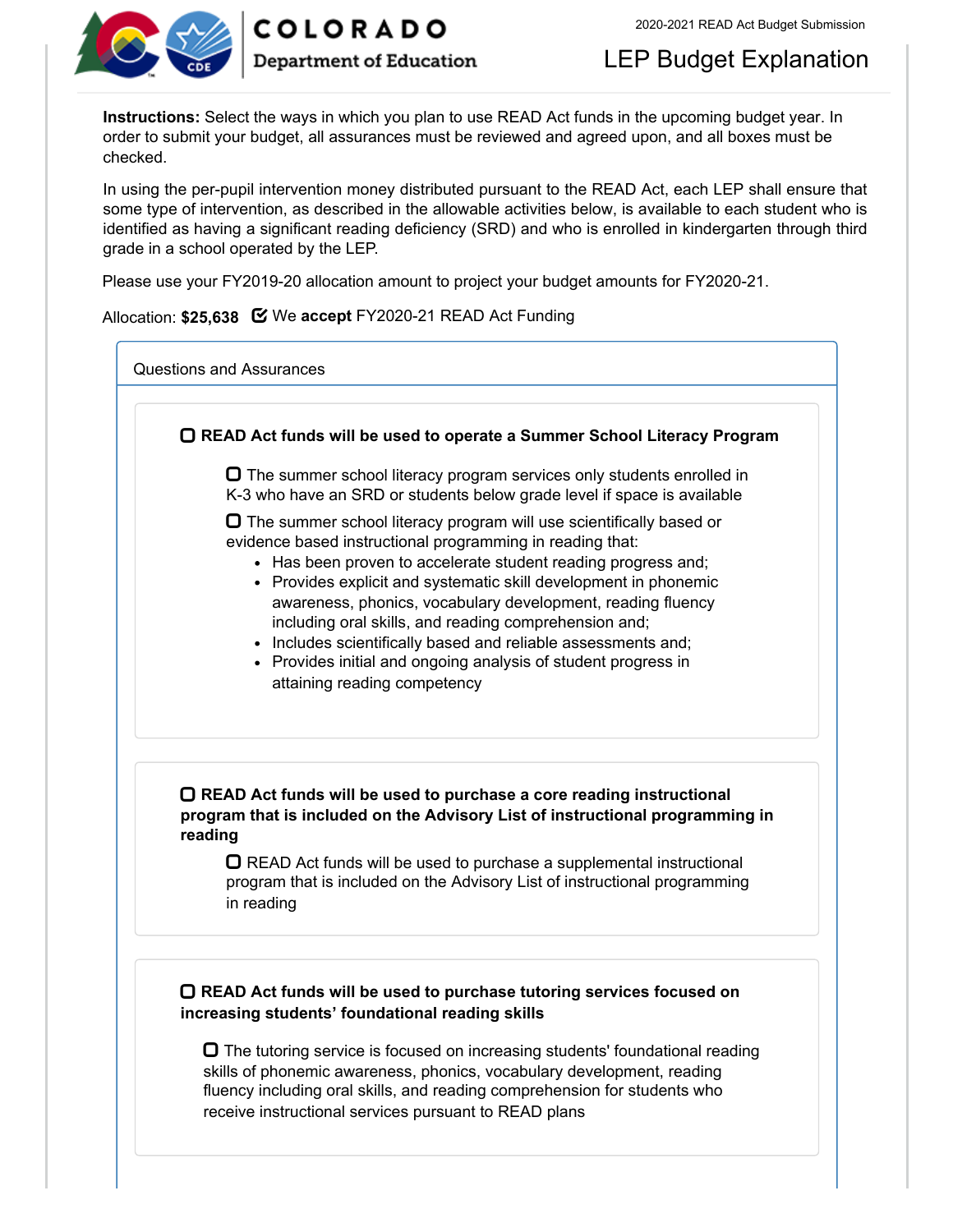**READ Act funds will be used to purchase from a BOCES the services of a reading specialist or reading interventionist who is trained in the science of reading and in teaching the foundational reading skills**

**READ Act funds will be used to provide other targeted, evidence-based or scientifically based intervention services to students who are receiving instructional services, which services are approved by the department**

 $\Box$  READ funds will be used to hire a reading interventionist to provide services which are approved by the department

**READ Act funds will be used to provide technology, including software, which is included on the Advisory List of instructional programming in reading and supporting technologies which may include providing professional development in the effective use of the technology or software**

**READ Act funds will be used to provide professional development programming to support educators in teaching reading. Professional development programming may include hiring a reading coach who is trained in teaching the foundational reading skills to provide job-embedded, ongoing professional development**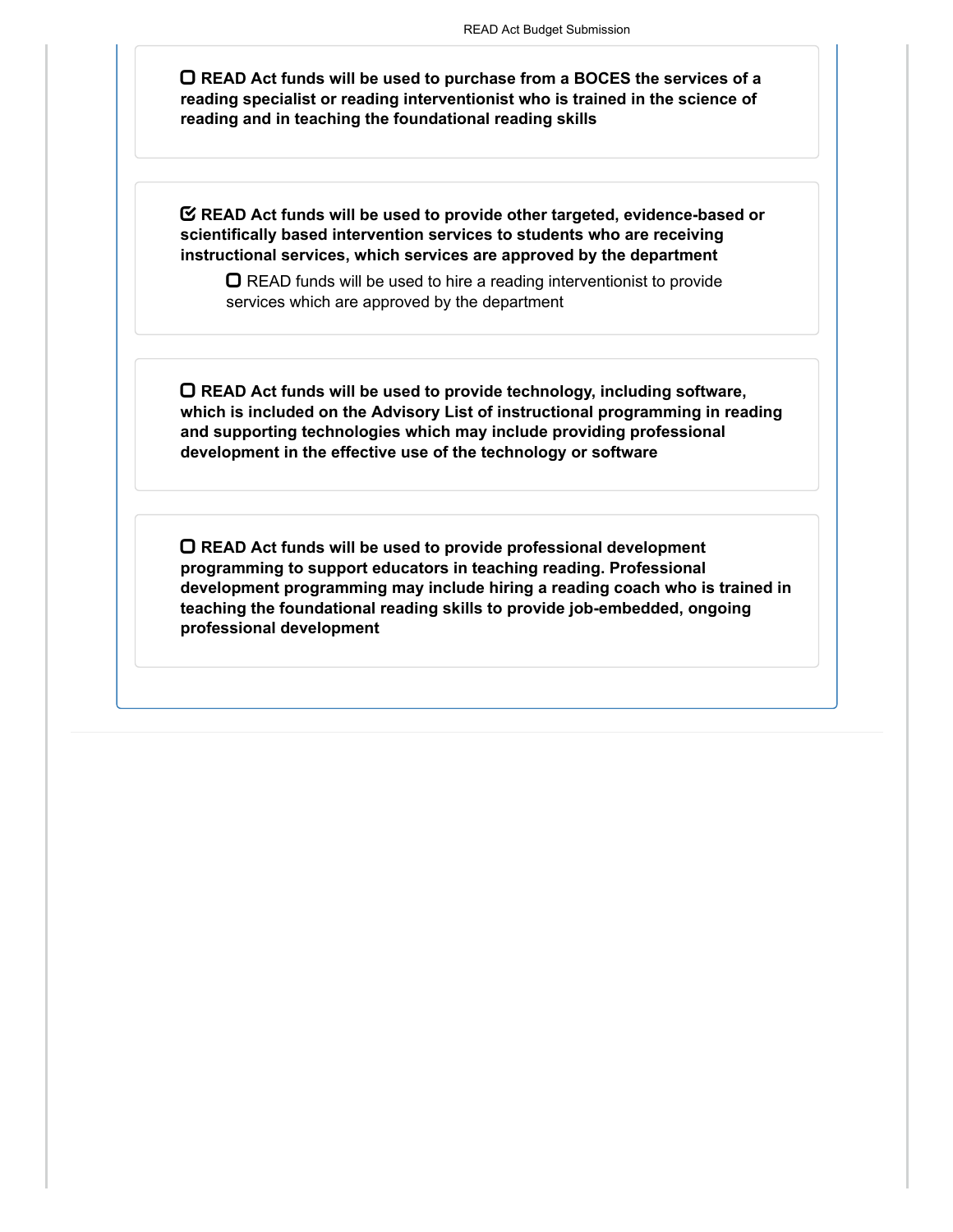### LEP Budget Narrative

**Instructions**: Provide a brief description (no more than 700 words) that addresses each of the questions below. These questions must be completed for any LEP receiving READ Act funds before funds are released.

Implementing Allowable Activities

**Explain how your LEP plans to implement each selected allowable activity. Please ensure that each allowable activity listed aligns with the allowable use(s) of funds as required by statute and matches the allowable use(s) listed in your LEP budget explanation.**

Design a Walk To Intervention Reading Process Train K-3 staff on SIPPS (CDE approved READ Act intervention) Train staff to design, populate and monitor READ Plans using eduCLIMBER Create an intervention data collection plan in order to adjust interventions as needed - increase staff Data Literacy Develop a Reading Assessment System to triangulate and aggregate data (DIBELS Next, DIBELS DEEP, NWEA, and CBMs [Journeys Tier 1 & TierII]) Implement new LMS to facilitate individualized learning opportunities for students and communicate performance

Outcomes and Goals

**What are your LEP's expected outcomes and goals in the upcoming budget year from implementing your selected allowable activity(ies)?**

BES UIP Goals and Outcomes for Reading:

Reduce number of students with SRDS by 30%

Reduce the number of students with READ Plans by 45%

All staff understands and implements the Walk To Intervention process.

All staff is trained to support intervention using SIPPS.

Fully implement MTSS protocols, process, and procedures.

All teachers can design, populate and monitor READ Plans in eduCLIMBER.

Data is collected, interpreted, analyzed and used to make adjustments to teaching and learning.

LMS (SeeSaw) is used to capture and create individualized learning opportunities for students and communicate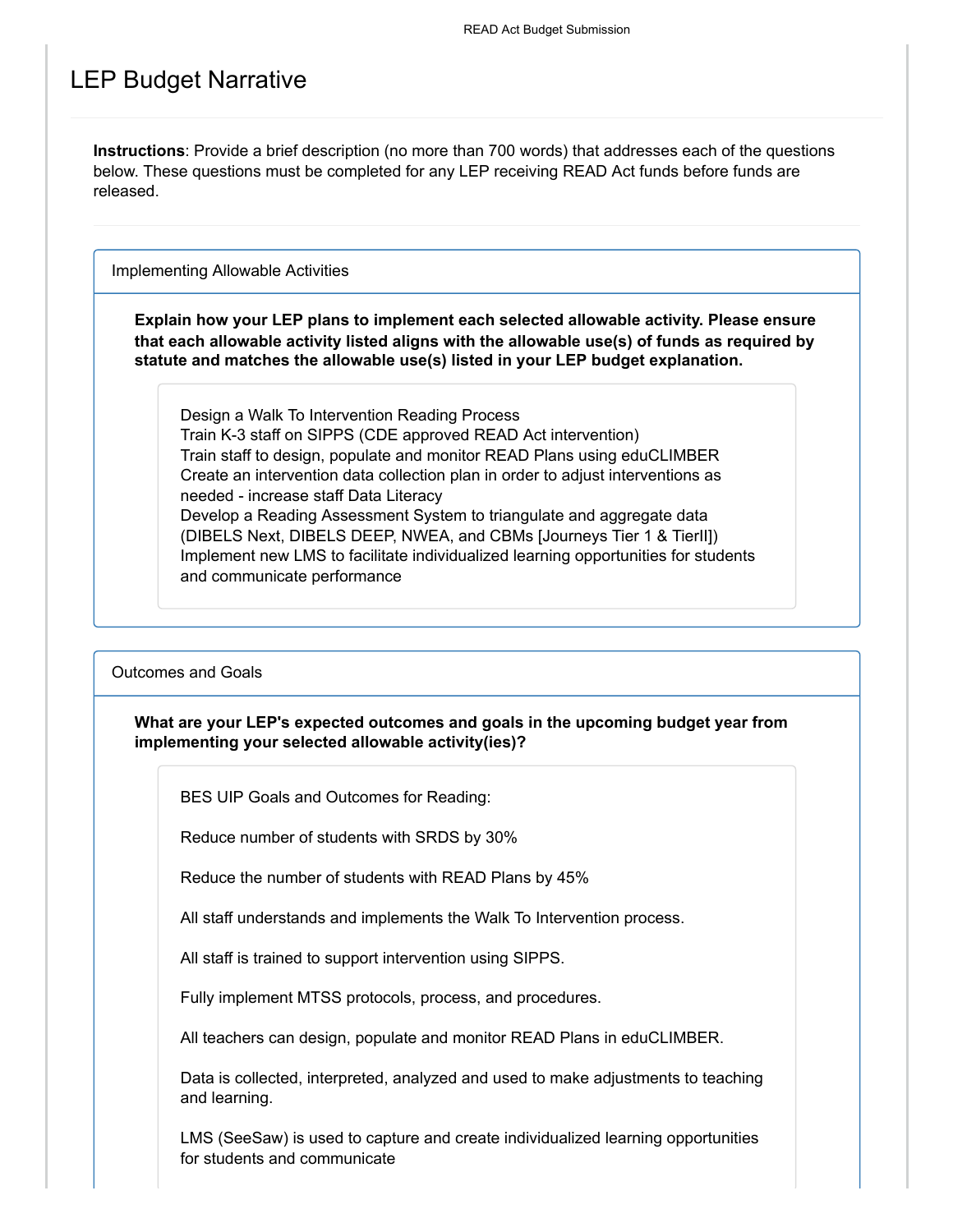#### Potential Barriers

#### **What are potential barriers in reaching your expected outcomes and goals? How do you plan to address and/or overcome these barriers?**

What are potential barriers in reaching your expected outcomes and goals? How do you plan to address and/or overcome these

Potential Barriers:

COVID-19 disrupting training, teaching and learning.

Create current baseline on every student to determine gaps and/or starting points for reading skills.

Students retaining learning during remote learning

Collecting timely data

We are working to implement SeeSaw as our LMS to collect, record and communicate performance for each student. Training all staff on writing and using READ Plans. Training will be done in-person and on-line for continued, embedded support.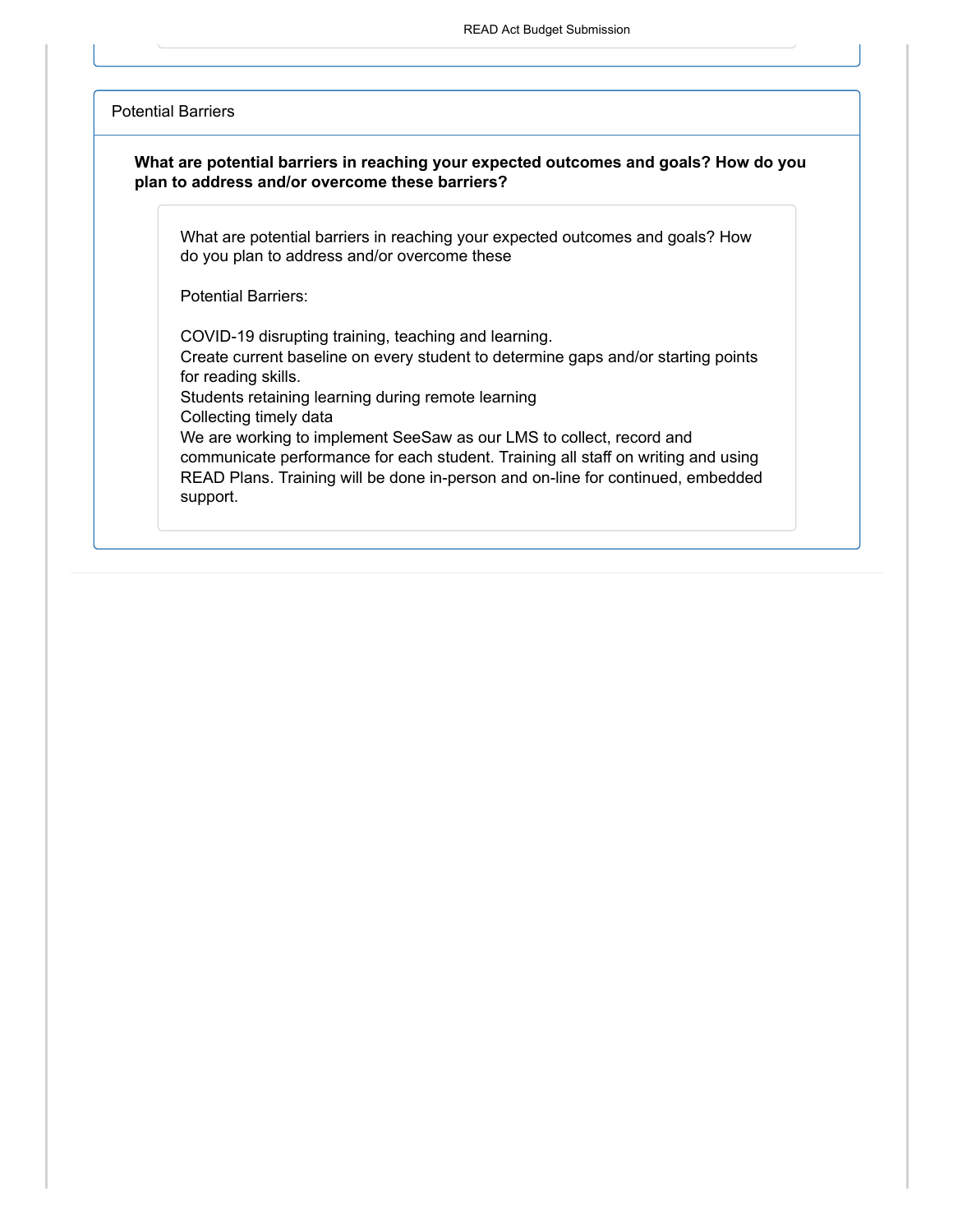## Budget Details

#### Budget Request

For each allowable activity in the budget:

- Select each allowable activity your LEP plans to use READ Act funds for in the upcoming budget year. Ensure that each allowable activity is aligned with the allowable uses of READ funds as required in statute.
- Select each of the instructional program(s) from the drop down list provided that your LEP plans to use in the upcoming budget year. If an instructional program is not listed, please provide the name of the instructional program(s) in the "other" box
- Input the amount requested, the associated program and object codes, and fiscal year. Input the salary position and FTE amount, if applicable.
- Ensure that budgeted costs are clearly tied to the allowable activity and are calculated with detail in the "description of activity" field.

| ID<br>Ref                              | Allowable<br><b>Activity</b> | Instructional<br>Program | Program<br>Code                             | <b>Object</b><br>Code               | <b>Salary</b><br><b>Position</b> | <b>FTE</b> | <b>Description of Activity</b>                                                                                                                                                                                             | <b>Requested</b><br>Amount |
|----------------------------------------|------------------------------|--------------------------|---------------------------------------------|-------------------------------------|----------------------------------|------------|----------------------------------------------------------------------------------------------------------------------------------------------------------------------------------------------------------------------------|----------------------------|
| 4384                                   | Other<br>Services            |                          | Instructional<br>Program<br>$(0010 - 2000)$ | 0100<br><b>Salaries</b>             | 222 Reading<br>Interventionist   | 0.25       | Salary for one highly<br>qualified interventionist to<br>work with students utilizing<br>the SIPPS program.                                                                                                                | \$11,285.38                |
| 4392                                   | Core<br>Reading              |                          | Instructional<br>Program<br>$(0010 - 2000)$ | 0640 Book<br>and<br>Periodicals     |                                  |            | State approved reading<br>intervention program<br>(SIPPS) will be utilized to<br>work with students k-3<br>everyday that are<br><b>Significantly Reading</b><br>Deficient.                                                 | \$10.702.00                |
| 4393                                   | Other<br><b>Services</b>     |                          | Instructional<br>Program<br>$(0010 - 2000)$ | 0200<br>Employee<br><b>Benefits</b> | 222 Reading<br>Interventionist   | 0.00       | PERA, Medicare, and<br>partial benefits for .25 FTE<br>who will teach a State<br>approved reading<br>intervention program<br>(SIPPS) to work with<br>students k-3 everyday that<br>are Significantly Reading<br>Deficient. | \$3,650.53                 |
| Allocation:<br><b>Budgeted Amount:</b> |                              |                          |                                             |                                     |                                  |            |                                                                                                                                                                                                                            |                            |
|                                        |                              |                          |                                             |                                     |                                  |            |                                                                                                                                                                                                                            |                            |